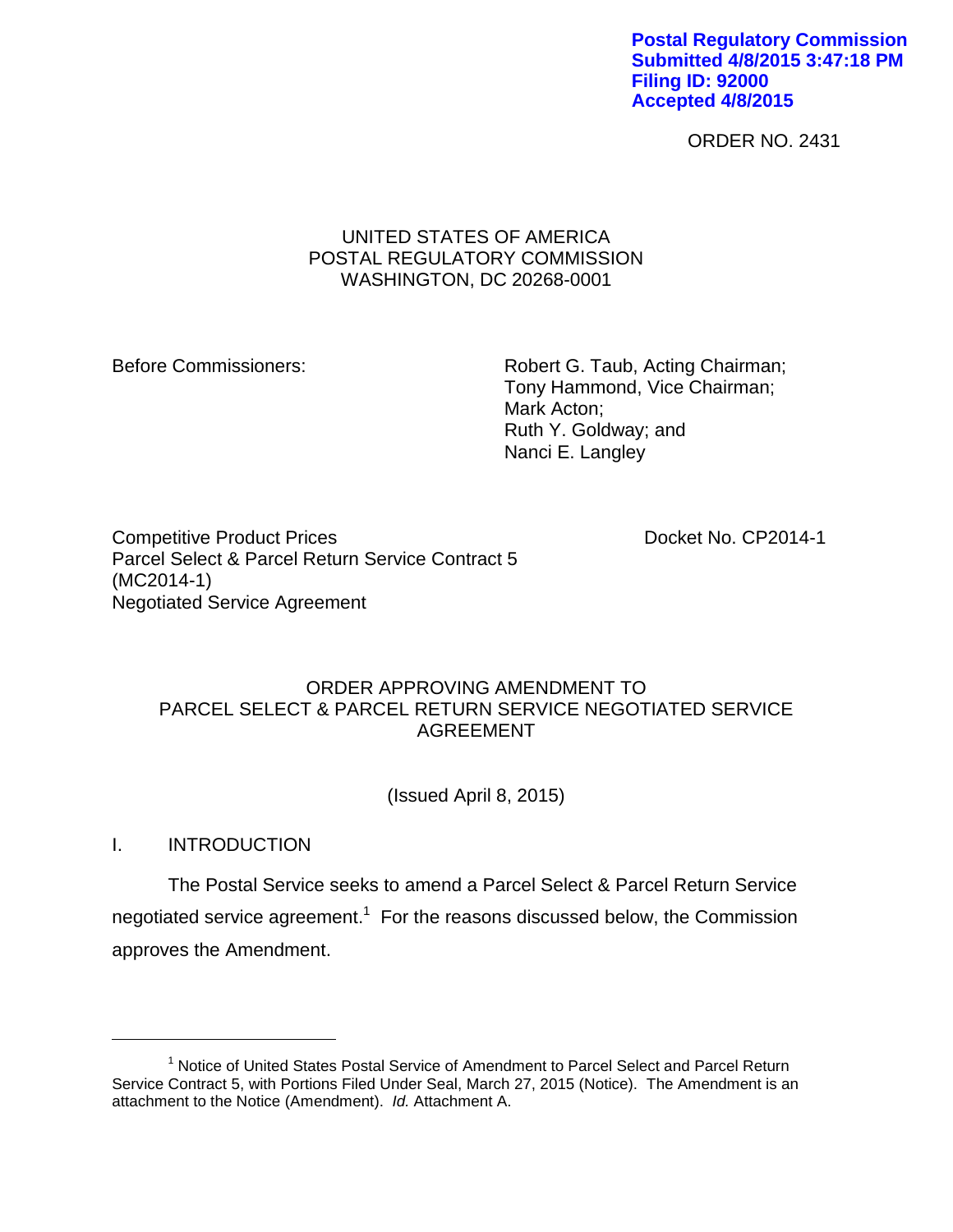In Order No. 1863, the Commission approved the Parcel Select & Parcel Return Service Contract 5 negotiated service agreement (Existing Agreement). $^2$  On March 27, 2015, the Postal Service filed notice that it has agreed to the Amendment to the Existing Agreement. On March 30, 2015, the Commission issued an order reopening this docket to consider the Amendment, appointing a Public Representative, and providing interested persons with an opportunity to comment.<sup>3</sup> On March 31, 2015, Chairman's Information Request No. 1 (CHIR No. 1) was issued. $4$  CHIR No. 1 sought additional information about the Amendment's impact on the contract's overall cost coverage and requested updated supporting financial workpapers. On April 6, 2015, the Postal Service filed its response to CHIR No. 1 and provided the requested workpapers under

The Postal Service intends for the Amendment to become effective one business day after the date that the Commission issues all necessary regulatory approval. Notice, Attachment A at 1. The Postal Service asserts that the Amendment will not impair the ability of the contract to comply with 39 U.S.C. § 3633. Notice at 1.

#### II. COMMENTS

seal.<sup>5</sup>

 $\overline{a}$ 

Comments were filed by the Public Representative. $6$  No other person submitted comments. The Public Representative states that the Postal Service did not provide revised revenue and cost data supporting the Amendment.<sup>7</sup> Thus, she is unable to

<sup>2</sup> *See* Docket Nos. MC2014-1 and CP2014-1, Order Adding Parcel Select & Parcel Return Service Contract 5 to the Competitive Product List, October 29, 2013 (Order No. 1863).

<sup>&</sup>lt;sup>3</sup> Order No. 2417, Notice and Order Concerning Amendment to a Parcel Select & Parcel Return Service Negotiated Service Agreement, March 30, 2015.

<sup>4</sup> Chairman's Information Request No. 1, March 31, 2015 (CHIR No. 1).

 $5$  Responses of the United States Postal Service to Chairman's Information Request No. 1, with Portions Filed Under Seal, April 6, 2015 (Response to CHIR No. 1).

<sup>&</sup>lt;sup>6</sup> Public Representative Comments on Postal Service Request to Amend a Parcel Select & Parcel Return Service Negotiated Service Agreement, April 6, 2015 (PR Comments).

 $7$  At the time she filed her comments, the Public Representative does not appear to have had an opportunity to review the Postal Service's Response to CHIR No. 1.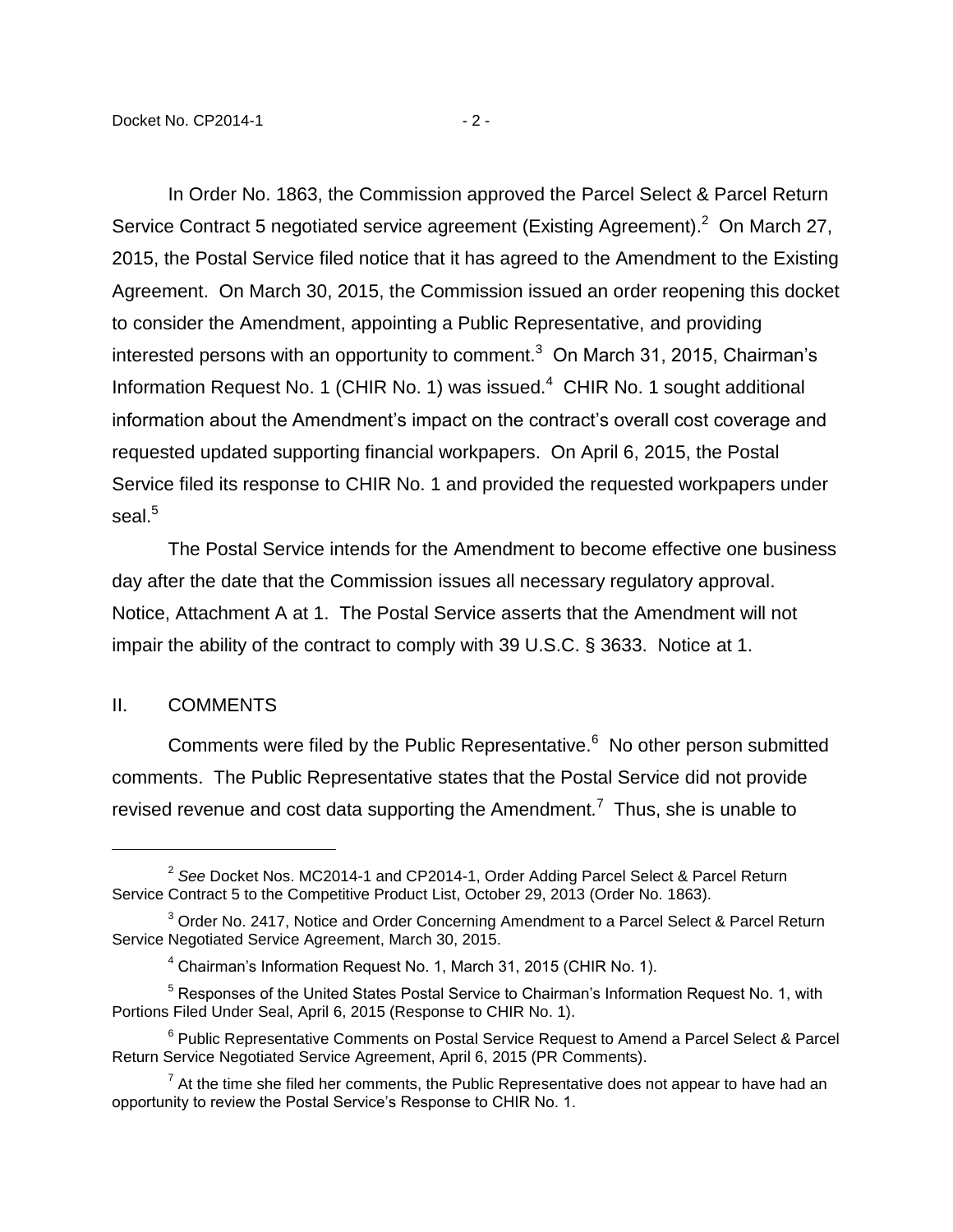conclude with certainty that the contract will meet the requirements of 39 U.S.C. § 3633(a) for the first or subsequent years of the agreement, as amended. PR Comments at 2.

### III. COMMISSION ANALYSIS

The Commission has reviewed the Notice, the accompanying materials filed under seal, the Response to CHIR No. 1, and the comments filed by the Public Representative.

*Cost considerations.* The Commission reviews competitive product prices to ensure that each product covers its attributable costs, does not cause market dominant products to subsidize competitive products, and contributes to the Postal Service's institutional costs. 39 U.S.C. § 3633(a); 39 C.F.R. §§ 3015.5 and 3015.7. As long as the revenue generated by the product exceeds its attributable costs, the product is unlikely to reduce the contribution of competitive products as a whole or to adversely affect the ability of competitive products as a whole to contribute an appropriate share of institutional costs. In other words, if a product covers its attributable costs, it is likely to comply with 39 U.S.C. § 3633(a).

In Response to CHIR No. 1, the Postal Service provided revised financial workpapers, demonstrating that the Existing Agreement, as amended, is projected to continue to cover its costs. The revised financial workpapers respond to the Public Representative's reservations by showing that the Amendment should allow the Postal Service to continue compliance with 39 U.S.C. § 3633(a)(2). Based on a review of the record, including the revised financial workpapers, the Commission finds that the Existing Agreement, as amended, should cover its attributable costs. 39 U.S.C. § 3633(a)(2). For this reason, it finds that the Existing Agreement, as amended, should not result in competitive products as a whole being subsidized by market dominant products, in accordance with 39 U.S.C. § 3633(a)(1). Similarly, it finds the amended agreement is unlikely to prevent competitive products as a whole from contributing an appropriate share of institutional costs, consistent with 39 U.S.C. § 3633(a)(3). *See*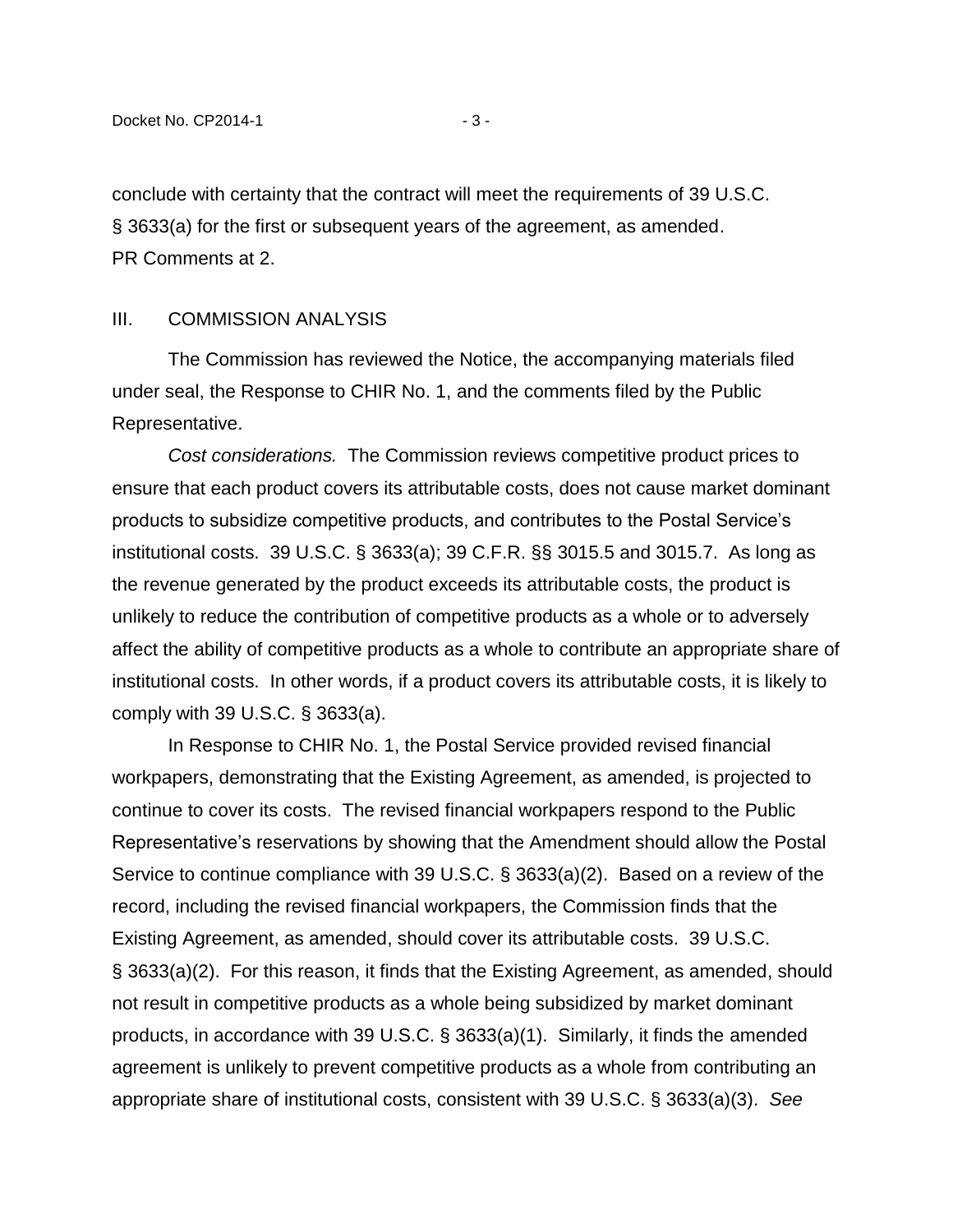*also* 39 C.F.R. § 3015.7(c). Accordingly, a preliminary review of the Amendment indicates it is consistent with section 3633(a). The annual rate adjustment provision in section I.J. of the amended agreement should allow the amended agreement's revenues to cover costs for the duration of its term. The Commission will continue to review the cost coverage of the amended agreement in its Annual Compliance Determination to ensure that rates cover costs.

*Other considerations.* The Postal Service states that the Amendment shall become effective on the day after the date that the Commission issues all necessary regulatory approval. Notice, Attachment A at 1. The Existing Agreement, as amended, is set to expire 5 years after the initial effective date unless, among other things, either party terminates the contract with 30 days' written notice to the other party or it is renewed by mutual agreement.<sup>8</sup>

If the Existing Agreement, as amended, is terminated prior to the scheduled expiration date, the Postal Service shall promptly notify the Commission.

In conclusion, the Commission approves the Existing Agreement, as amended.

# IV. ORDERING PARAGRAPHS

### *It is ordered*:

 $\overline{a}$ 

1. The Commission approves the Parcel Select & Parcel Return Service Contract 5 negotiated service agreement, as amended.

 $8$  Docket Nos. MC2014-1 and CP2014-1, Request of the United States Postal Service to Add Parcel Select & Parcel Return Service Contract 5 to Competitive Product List and Notice of Filing (Under Seal) of Unredacted Governors' Decision, Contract, and Supporting Data, October 17, 2013, Attachment B at 13. Should both parties agree to renew the agreement, any such renewal is required to follow the requirements of 39 U.S.C. § 3633 and the Commission's implementing regulations of 39 C.F.R. part 3015.